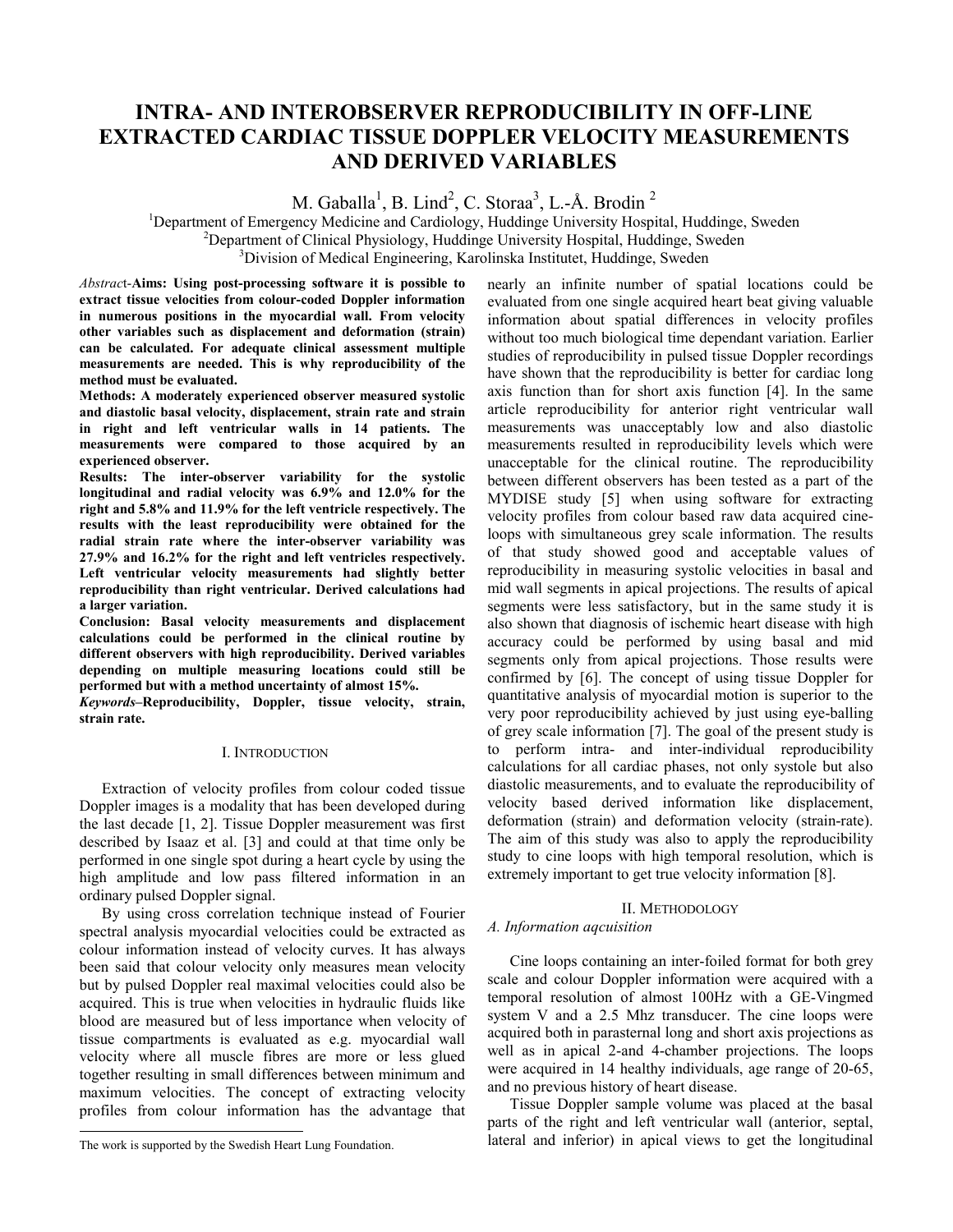| <b>Report Documentation Page</b>                                                                                                                                                                                                         |                                                           |                                              |                                                    |  |  |  |  |  |  |
|------------------------------------------------------------------------------------------------------------------------------------------------------------------------------------------------------------------------------------------|-----------------------------------------------------------|----------------------------------------------|----------------------------------------------------|--|--|--|--|--|--|
| <b>Report Date</b><br>25 Oct 2001                                                                                                                                                                                                        | <b>Report Type</b><br>N/A                                 |                                              | Dates Covered (from to)                            |  |  |  |  |  |  |
| <b>Title and Subtitle</b>                                                                                                                                                                                                                |                                                           | <b>Contract Number</b>                       |                                                    |  |  |  |  |  |  |
| Intra-and Interobservation Reproducibility in Off-Line Extracted<br>Cardiac Tissue Doppler Velocity Measurements and Derived                                                                                                             |                                                           |                                              | <b>Grant Number</b>                                |  |  |  |  |  |  |
| Variables                                                                                                                                                                                                                                |                                                           |                                              | <b>Program Element Number</b>                      |  |  |  |  |  |  |
| Author(s)                                                                                                                                                                                                                                |                                                           | <b>Project Number</b>                        |                                                    |  |  |  |  |  |  |
|                                                                                                                                                                                                                                          |                                                           | <b>Task Number</b>                           |                                                    |  |  |  |  |  |  |
|                                                                                                                                                                                                                                          |                                                           | <b>Work Unit Number</b>                      |                                                    |  |  |  |  |  |  |
| Performing Organization Name(s) and Address(es)<br>University Hospital, Huddinge, Sweden                                                                                                                                                 | Department of Emergency Medicine and Cardiology, Huddinge | <b>Performing Organization Report Number</b> |                                                    |  |  |  |  |  |  |
| <b>Sponsoring/Monitoring Agency Name(s) and Address(es)</b>                                                                                                                                                                              |                                                           |                                              | <b>Sponsor/Monitor's Acronym(s)</b>                |  |  |  |  |  |  |
| US Army Research, Development & Standardization Group<br>(UK) PSC 802 Box 15 FPO AE 09499-1500                                                                                                                                           |                                                           |                                              | <b>Sponsor/Monitor's Report Number(s)</b>          |  |  |  |  |  |  |
| <b>Distribution/Availability Statement</b><br>Approved for public release, distribution unlimited                                                                                                                                        |                                                           |                                              |                                                    |  |  |  |  |  |  |
| <b>Supplementary Notes</b><br>Papers from 23rd Annual International Conference of the IEEE Engineering in Medicine and Biology Society, Oct<br>25-28, 2001, held in Istanbul, Turkey. See also ADM001351 for entire conference on cd-rom |                                                           |                                              |                                                    |  |  |  |  |  |  |
| <b>Abstract</b>                                                                                                                                                                                                                          |                                                           |                                              |                                                    |  |  |  |  |  |  |
| <b>Subject Terms</b>                                                                                                                                                                                                                     |                                                           |                                              |                                                    |  |  |  |  |  |  |
| <b>Report Classification</b><br>unclassified                                                                                                                                                                                             |                                                           |                                              | <b>Classification of this page</b><br>unclassified |  |  |  |  |  |  |
| <b>Classification of Abstract</b><br>unclassified                                                                                                                                                                                        |                                                           |                                              | <b>Limitation of Abstract</b><br>UU                |  |  |  |  |  |  |
| <b>Number of Pages</b><br>3                                                                                                                                                                                                              |                                                           |                                              |                                                    |  |  |  |  |  |  |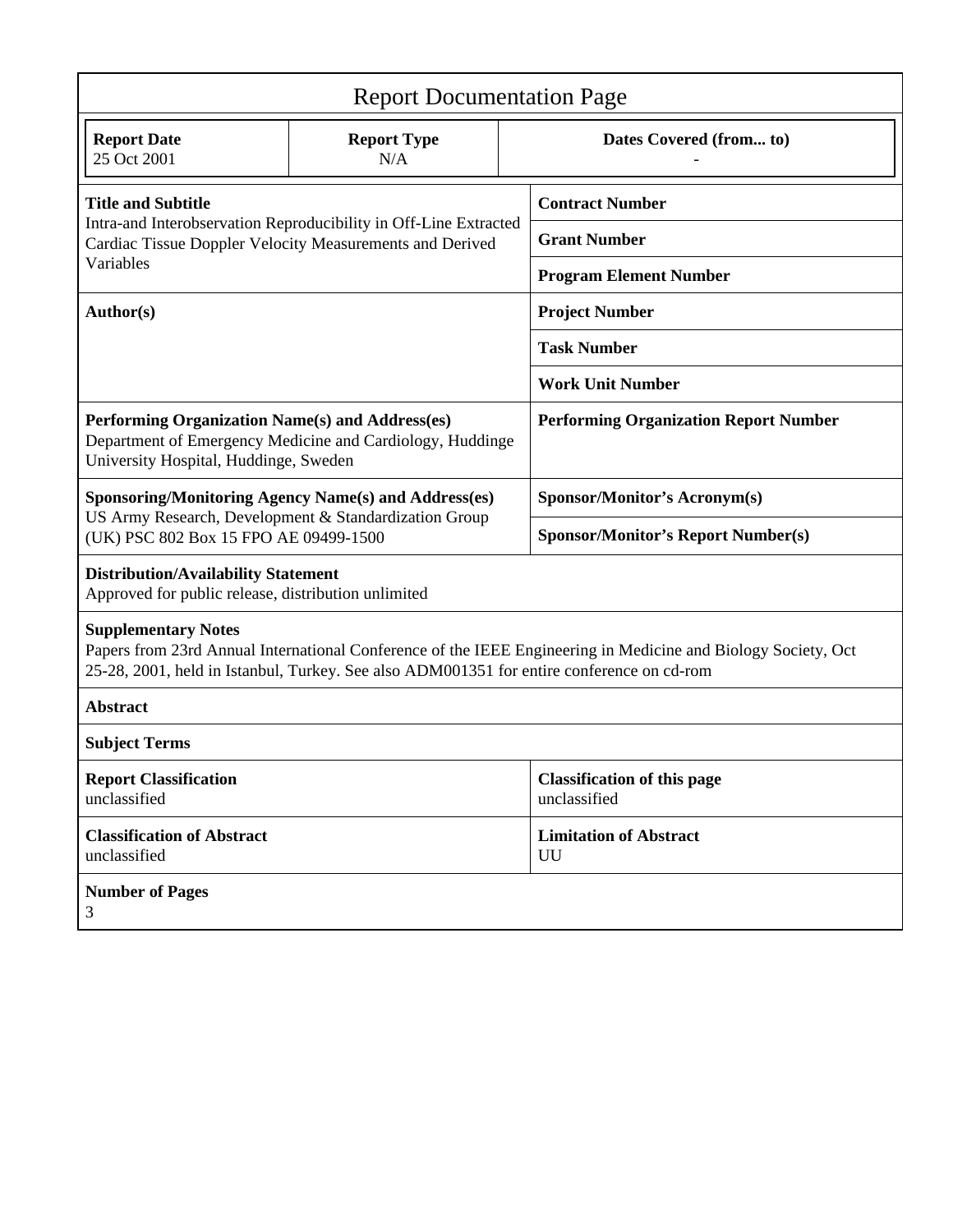velocities, and in the anterior and posterior walls at the papillary muscle level in parasternal short axis view in order to acquire the radial velocities.

The loops were transferred to personal computer with dedicated software (Echopac, GE Vingmed) for off-line analysis of tissue velocities and derived variables.

The study was approved by the local ethical committee.

#### *B. Off-line analysis*

The software could display both longitudinal and radial systolic as well as the diastolic velocities E-wave (Early diastolic wave) and A-wave (atrial diastolic wave).

Displacement (the integral of velocity) was calculated with computerised integration of velocity information. The maximal amplitude was then used as displacement excluding movements during the isovolumetric phases. Strain rate was calculated from identical positions using a sample distance between the arbitrary velocity points of 15 mm.

### *C. Statistical analysis*

Coefficients of variability (CV) or error in a single measurement estimated from double measurements were calculated according to within-subject standard deviations formula for two different measurements by two observers

without systematic errors. CV is the calculated by:

$$
S_w = \frac{S_d}{\sqrt{2}}\tag{1}
$$

where  $S_w$  is the common within-subject standard deviation and  $S_d$  the coefficient of variability, CV, can be calculated.

$$
CV = \frac{S_w}{\overline{x}} \cdot 100\% \tag{2}
$$

where  $x$  is the total mean of all measurements.

The data set was also analysed according to Bland Altman.

#### III. RESULTS

Examples of Bland Altman plots for the variations both inter- and intra observer are shown in fig. 1 and 2. All measured variables showed similar results. Note that the strain rate of fig. 2 has a higher CV than the velocities of fig. 1. This is representative for all strain rates and velocity measurements.

The inter- as well as the intra-observer variability for longitudinal systolic velocities was nearly equals as shown in table I, whereas the variation in radial velocity measured in short axis view were consistently higher. Integration of velocity to get displacement was an even more robust variable with a better Inter-observer variability 4.5%. The



Fig. 1. Inter- and intra observer variability of measurements of the basal longitudinal systolic velocity in the left ventricle with values of coefficient of variation (CV). Inter-observer left and intra-observer right.



Fig. 2. Intra- and inter observer variability of measurements of longitudinal strain rate in the left ventricle with coefficients of variataion. Intra-observer left and intra-observer right.